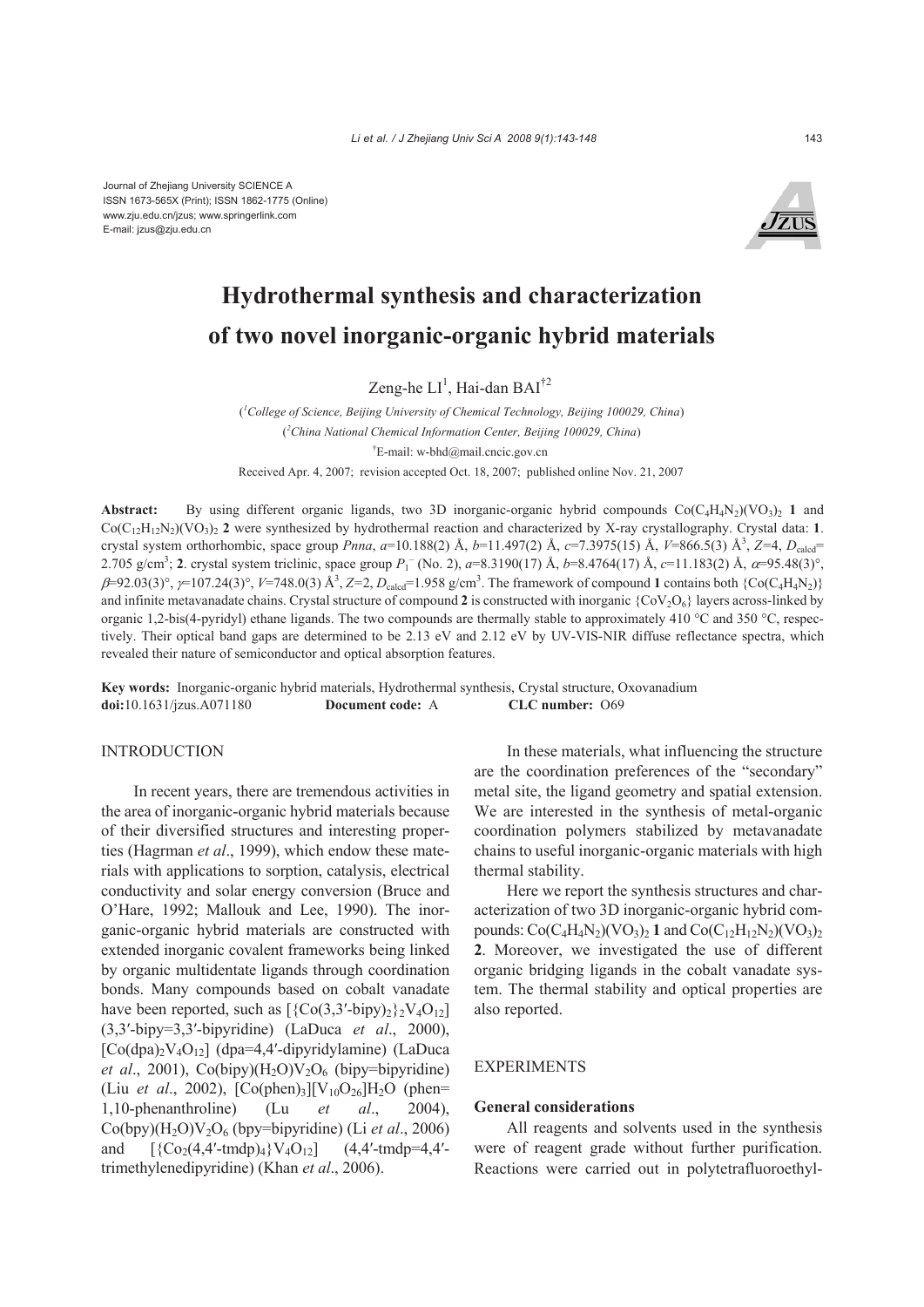ene-line stainless steel containers under autogenous pressure.

## **Synthesis**

1. Synthesis of  $Co(C_4H_4N_2)(VO_3)_2$ 

A mixture of  $CoCl_2·6H_2O$  (0.0476 g, 0.2 mol), pyrazine (0.032 mg, 0.4 mmol),  $NH_4VO_3$  (0.0468 g, 0.4 mmol) and  $H_2O$  (13 ml) in a mole ratio of 1:2:2:3600 was heated in a 25 ml Parr bomb for 3 d at 140 °C. After heating, the reaction vessel was allowed to cool down to room temperature. The dark red block crystals for X-ray diffraction were isolated. Anal. Calcd (%) for  $Co(C_4H_4N_2)(VO_3)_2$  is C 14.26, H 1.20, N 8.32; found C 13.78, H 1.18, N 8.40. Instrument type: Elementar Vario EL III (Germany).

2. Synthesis of  $Co(C_{12}H_{12}N_2)(VO_3)_2$ 

A mixture of  $CoCl_2·6H_2O$  (0.0476 g, 0.2 mol), 1,2-bis (4-pyridyl) ethane (0.0737 g, 0.4 mmol),  $NH_4VO_3$  (0.0468 g, 0.4 mmol) and H<sub>2</sub>O (13 ml) in a mole ratio of 1:2:2:3600 was heated in a 25 ml Parr bomb for 3 d at 150 °C. After heating, the reaction vessel was allowed to cool down to room temperature. The dark red block crystals for X-ray diffraction were isolated. Anal. Calcd  $(\%)$  for Co(C<sub>12</sub>H<sub>12</sub>N<sub>2</sub>)(VO<sub>3</sub>)<sub>2</sub> is C 29.06, H 1.94, N 6.78; found C 28.50, H 2.30, N 6.61. Instrument type: Elementar Vario EL III (Germany).

#### **X-ray crystallography**

The single crystals of compound **1** (0.24 mm×0.15 mm×0.12 mm) and compound **2** (0.10  $mm \times 0.10$  mm $\times 0.10$  mm) were selected for X-ray diffraction measurement. Intensity data were collected using a Rigaku R-AXIS PARID image plate diffractometer equipped with graphite-monochromated Mo K*α* radiation (*λ*=0.071073 nm) at 295 K. The raw data were corrected for LP factors and empirical absorption. The structure was solved by direct method. Hydrogen atoms were placed in the calculated positions on the relevant atoms. All non-H atoms were refined anisotropically with full-matrix least-squares on  $F<sup>2</sup>$ . Computations were performed using the SHELX-97 program package (Sheldrik, 1997). Crystal drawings were generated with the SCHAKAL92 (Keller, 1992).

Details of the crystal data of compounds **1** and **2** and intensity collection are summarized in Table 1. Atomic positional parameters are given in Tables 2~3. Selected bond lengths and angles are listed in Tables  $4 - 5$ .

## **Thermal analysis**

Thermal analyses have been performed in air for

| Table 1 Crystallographic data for compounds 1 and 2 |  |
|-----------------------------------------------------|--|
|                                                     |  |

| Parameters<br>Compound $1$<br>Compound 2<br>Molecular formula $Co(C_4H_4N_2)(VO_3)_2$ $Co(C_{12}H_{12}N_2)(VO_3)_2$<br>336.90<br>441.05<br>Triclinic<br>Orthorhombic<br>Pnna<br>$P_1$ <sup>-</sup> (No. 2)<br>$a(\AA)$<br>10.188(2)<br>8.3190(17)<br>b(A)<br>11.497(2)<br>8.4764(17)<br>c(A)<br>7.3975(15)<br>11.183(2)<br>90<br>95.48(3)<br>$\alpha$ (°)<br>90<br>92.03(3)<br>$\beta$ <sup>(<math>\circ</math></sup> )<br>90<br>107.24(3)<br>$\gamma$ <sup>(°)</sup><br>$V(\AA^3)$<br>748.0(3)<br>866.5(3)<br>Z<br>$\overline{4}$<br>$\overline{2}$<br>$D_{\text{caled}}(g/cm^3)$<br>2.705<br>1.958<br>$\mu$ (mm <sup>-1</sup> )<br>4.028<br>2.350<br>F(000)<br>684<br>438<br>Data collection<br>$-13 \leq h \leq 13$ ,<br>$0 < h < 10$ .<br>$-14 \le k \le 14$ , $-9 \le l \le 9$ $-11 \le k \le 10$ , $-14 \le l \le 14$<br>range<br>$3.27^{\circ}$ ~ 27.48 $^{\circ}$<br>$3.25^{\circ}$ ~ 27.5°<br>Collected $\theta$ range<br>Reflections colle-<br>3871/981<br>3330/3330<br>cted/unique<br>Independent refl-<br>782<br>2141<br>ections $[I \geq 2\sigma(I)]$<br>Goodness-of-fit<br>on $F^2$<br>1.033<br>1.062<br>0.0425, 0.1188<br>0.0438, 0.0966<br>R1, wR2 $[I>2\sigma(I)]$<br>All data<br>0.0519, 0.1227<br>0.0795, 0.1217<br>$0.728, -0.617$<br>$0.879, -0.930$<br>$\Delta\rho_{\text{max}}$ , $\Delta\rho_{\text{min}}$ (e/Å) |                      |                       |  |  |  |  |  |
|------------------------------------------------------------------------------------------------------------------------------------------------------------------------------------------------------------------------------------------------------------------------------------------------------------------------------------------------------------------------------------------------------------------------------------------------------------------------------------------------------------------------------------------------------------------------------------------------------------------------------------------------------------------------------------------------------------------------------------------------------------------------------------------------------------------------------------------------------------------------------------------------------------------------------------------------------------------------------------------------------------------------------------------------------------------------------------------------------------------------------------------------------------------------------------------------------------------------------------------------------------------------------------------------------------------------------------------|----------------------|-----------------------|--|--|--|--|--|
|                                                                                                                                                                                                                                                                                                                                                                                                                                                                                                                                                                                                                                                                                                                                                                                                                                                                                                                                                                                                                                                                                                                                                                                                                                                                                                                                          |                      | Crystallographic data |  |  |  |  |  |
|                                                                                                                                                                                                                                                                                                                                                                                                                                                                                                                                                                                                                                                                                                                                                                                                                                                                                                                                                                                                                                                                                                                                                                                                                                                                                                                                          |                      |                       |  |  |  |  |  |
|                                                                                                                                                                                                                                                                                                                                                                                                                                                                                                                                                                                                                                                                                                                                                                                                                                                                                                                                                                                                                                                                                                                                                                                                                                                                                                                                          |                      |                       |  |  |  |  |  |
|                                                                                                                                                                                                                                                                                                                                                                                                                                                                                                                                                                                                                                                                                                                                                                                                                                                                                                                                                                                                                                                                                                                                                                                                                                                                                                                                          | Molecular weight     |                       |  |  |  |  |  |
|                                                                                                                                                                                                                                                                                                                                                                                                                                                                                                                                                                                                                                                                                                                                                                                                                                                                                                                                                                                                                                                                                                                                                                                                                                                                                                                                          | Crystal system       |                       |  |  |  |  |  |
|                                                                                                                                                                                                                                                                                                                                                                                                                                                                                                                                                                                                                                                                                                                                                                                                                                                                                                                                                                                                                                                                                                                                                                                                                                                                                                                                          | Space group          |                       |  |  |  |  |  |
|                                                                                                                                                                                                                                                                                                                                                                                                                                                                                                                                                                                                                                                                                                                                                                                                                                                                                                                                                                                                                                                                                                                                                                                                                                                                                                                                          | Unit cell parameters |                       |  |  |  |  |  |
|                                                                                                                                                                                                                                                                                                                                                                                                                                                                                                                                                                                                                                                                                                                                                                                                                                                                                                                                                                                                                                                                                                                                                                                                                                                                                                                                          |                      |                       |  |  |  |  |  |
|                                                                                                                                                                                                                                                                                                                                                                                                                                                                                                                                                                                                                                                                                                                                                                                                                                                                                                                                                                                                                                                                                                                                                                                                                                                                                                                                          |                      |                       |  |  |  |  |  |
|                                                                                                                                                                                                                                                                                                                                                                                                                                                                                                                                                                                                                                                                                                                                                                                                                                                                                                                                                                                                                                                                                                                                                                                                                                                                                                                                          |                      |                       |  |  |  |  |  |
|                                                                                                                                                                                                                                                                                                                                                                                                                                                                                                                                                                                                                                                                                                                                                                                                                                                                                                                                                                                                                                                                                                                                                                                                                                                                                                                                          |                      |                       |  |  |  |  |  |
|                                                                                                                                                                                                                                                                                                                                                                                                                                                                                                                                                                                                                                                                                                                                                                                                                                                                                                                                                                                                                                                                                                                                                                                                                                                                                                                                          |                      |                       |  |  |  |  |  |
|                                                                                                                                                                                                                                                                                                                                                                                                                                                                                                                                                                                                                                                                                                                                                                                                                                                                                                                                                                                                                                                                                                                                                                                                                                                                                                                                          |                      |                       |  |  |  |  |  |
|                                                                                                                                                                                                                                                                                                                                                                                                                                                                                                                                                                                                                                                                                                                                                                                                                                                                                                                                                                                                                                                                                                                                                                                                                                                                                                                                          |                      |                       |  |  |  |  |  |
|                                                                                                                                                                                                                                                                                                                                                                                                                                                                                                                                                                                                                                                                                                                                                                                                                                                                                                                                                                                                                                                                                                                                                                                                                                                                                                                                          |                      |                       |  |  |  |  |  |
|                                                                                                                                                                                                                                                                                                                                                                                                                                                                                                                                                                                                                                                                                                                                                                                                                                                                                                                                                                                                                                                                                                                                                                                                                                                                                                                                          |                      |                       |  |  |  |  |  |
|                                                                                                                                                                                                                                                                                                                                                                                                                                                                                                                                                                                                                                                                                                                                                                                                                                                                                                                                                                                                                                                                                                                                                                                                                                                                                                                                          |                      |                       |  |  |  |  |  |
|                                                                                                                                                                                                                                                                                                                                                                                                                                                                                                                                                                                                                                                                                                                                                                                                                                                                                                                                                                                                                                                                                                                                                                                                                                                                                                                                          |                      |                       |  |  |  |  |  |
|                                                                                                                                                                                                                                                                                                                                                                                                                                                                                                                                                                                                                                                                                                                                                                                                                                                                                                                                                                                                                                                                                                                                                                                                                                                                                                                                          |                      |                       |  |  |  |  |  |
|                                                                                                                                                                                                                                                                                                                                                                                                                                                                                                                                                                                                                                                                                                                                                                                                                                                                                                                                                                                                                                                                                                                                                                                                                                                                                                                                          |                      |                       |  |  |  |  |  |
|                                                                                                                                                                                                                                                                                                                                                                                                                                                                                                                                                                                                                                                                                                                                                                                                                                                                                                                                                                                                                                                                                                                                                                                                                                                                                                                                          |                      |                       |  |  |  |  |  |
|                                                                                                                                                                                                                                                                                                                                                                                                                                                                                                                                                                                                                                                                                                                                                                                                                                                                                                                                                                                                                                                                                                                                                                                                                                                                                                                                          |                      |                       |  |  |  |  |  |
|                                                                                                                                                                                                                                                                                                                                                                                                                                                                                                                                                                                                                                                                                                                                                                                                                                                                                                                                                                                                                                                                                                                                                                                                                                                                                                                                          |                      |                       |  |  |  |  |  |
|                                                                                                                                                                                                                                                                                                                                                                                                                                                                                                                                                                                                                                                                                                                                                                                                                                                                                                                                                                                                                                                                                                                                                                                                                                                                                                                                          |                      |                       |  |  |  |  |  |
|                                                                                                                                                                                                                                                                                                                                                                                                                                                                                                                                                                                                                                                                                                                                                                                                                                                                                                                                                                                                                                                                                                                                                                                                                                                                                                                                          |                      |                       |  |  |  |  |  |
|                                                                                                                                                                                                                                                                                                                                                                                                                                                                                                                                                                                                                                                                                                                                                                                                                                                                                                                                                                                                                                                                                                                                                                                                                                                                                                                                          |                      |                       |  |  |  |  |  |
|                                                                                                                                                                                                                                                                                                                                                                                                                                                                                                                                                                                                                                                                                                                                                                                                                                                                                                                                                                                                                                                                                                                                                                                                                                                                                                                                          |                      |                       |  |  |  |  |  |

*D*calcd is calculated density

Table 2 Atomic coordinates ( $\times 10^4$ ) and equivalent isotropic displacement parameters  $(\times 10^3 \text{ Å}^2)$  for compounds **1 and 2**

| Atoms | x       | у       | $\overline{z}$ | $U_{\text{(eq)}}$ |
|-------|---------|---------|----------------|-------------------|
| Co    | 4270(1) | 2500    | 2500           | 20(1)             |
| V     | 7249(1) | 1463(1) | 981(1)         | 21(1)             |
| O(1)  | 5676(3) | 1704(3) | 891(4)         | 26(1)             |
| O(2)  | 7500    | 0       | 1712(7)        | 33(1)             |
| O(3)  | 7920(5) | 2500    | 2500           | 28(1)             |
| O(4)  | 7865(4) | 1685(3) | $-1027(4)$     | 31(1)             |
| N     | 4560(4) | 3990(4) | 846(5)         | 26(1)             |
| C(1)  | 4382(5) | 5044(5) | 1557(7)        | 32(1)             |
| C(2)  | 5187(6) | 3967(4) | $-729(6)$      | 30(1)             |

 $^*U_{(eq)}$  is defined as one third of the trace of the orthogonalized  $U_{ij}$ tensor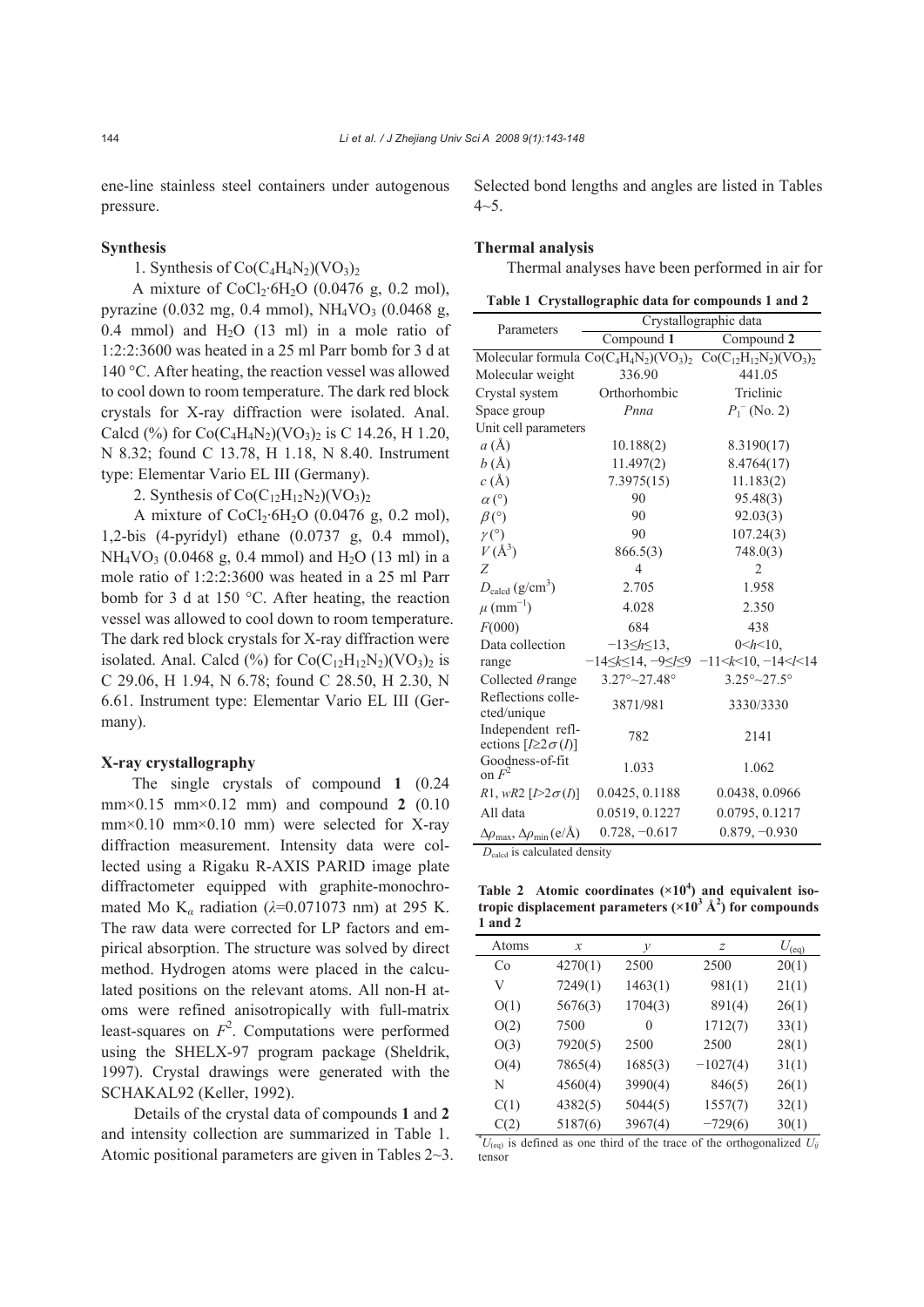Table 3 Atomic coordinates and equivalent isotropic displacement parameters  $(A^2)$  for compound 2

|       | Table & Twomic coordinates and equivalent isotropic displacement parameters (ix ) for compound 2 |                         |              |                   |       |           |           |              |                   |
|-------|--------------------------------------------------------------------------------------------------|-------------------------|--------------|-------------------|-------|-----------|-----------|--------------|-------------------|
| Atoms | x                                                                                                | ν                       | z            | $U_{\text{(eq)}}$ | Atoms | x         |           | z            | $U_{\text{(eq)}}$ |
| Co(1) | 1.18605(9)                                                                                       | 0.84624(9)              | 0.05845(6)   | 0.0170(19)        | C(2)  | 1.3338(7) | 0.6747(7) | $-0.2840(5)$ | 0.0313(14)        |
| V(1)  |                                                                                                  | 0.73853(10) 0.75570(11) | 0.02070(8)   | 0.0189(2)         | C(3)  | 1.2069(7) | 0.5378(7) | $-0.3275(5)$ | 0.0246(12)        |
| V(2)  |                                                                                                  | 0.42093(10) 0.59254(11) | 0.17680(7)   | 0.0170(2)         | C(4)  | 1.0684(7) | 0.4956(7) | $-0.2614(5)$ | 0.0306(14)        |
| O(1)  | 0.9398(4)                                                                                        | 0.7794(5)               | 0.0434(3)    | 0.0292(9)         | C(5)  | 1.0652(7) | 0.5888(6) | $-0.1548(5)$ | 0.0235(12)        |
| O(2)  | 0.6359(4)                                                                                        | 0.6768(5)               | 0.1466(3)    | 0.0292(9)         | C(6)  | 1.0839(7) | 1.0636(7) | 0.2462(5)    | 0.0301(14)        |
| O(3)  | 1.2906(5)                                                                                        | 1.0625(4)               | 0.0009(3)    | 0.0293(9)         | C(7)  | 1.0780(8) | 1.1584(8) | 0.3507(5)    | 0.0364(16)        |
| O(4)  | 0.3429(5)                                                                                        | 0.3828(5)               | 0.1089(3)    | 0.0305(9)         | C(8)  | 1.1783(7) | 1.1538(7) | 0.4498(5)    | 0.0259(13)        |
| O(5)  | 0.4091(5)                                                                                        | 0.5966(5)               | 0.3192(3)    | 0.0335(10)        | C(9)  | 1.2804(8) | 1.0540(8) | 0.4370(5)    | 0.0364(16)        |
| O(6)  | 1.3109(5)                                                                                        | 0.7077(5)               | 0.1238(3)    | 0.0318(10)        | C(10) | 1.2801(7) | 0.9636(8) | 0.3294(5)    | 0.0321(15)        |
| N(1)  | 1.1897(5)                                                                                        | 0.7225(5)               | $-0.1141(4)$ | 0.0207(10)        | C(11) | 1.1736(8) | 1.2534(7) | 0.5661(5)    | 0.0347(15)        |
| N(2)  | 1.1836(5)                                                                                        | 0.9697(5)               | 0.2326(4)    | 0.0216(10)        | C(12) | 1.2163(8) | 0.4363(8) | $-0.4431(5)$ | 0.0405(17)        |
| C(1)  | 1.3218(7)                                                                                        | 0.7646(7)               | $-0.1786(5)$ | 0.0333(15)        |       |           |           |              |                   |

**Table 4 Selected bond lengths (Å) and bond angles (°) for compound 1** 

| Compound 1              | Value      | Compound 1                         | Value      | Compound 1                      | Value      | Compound 1                  | Value      |
|-------------------------|------------|------------------------------------|------------|---------------------------------|------------|-----------------------------|------------|
| $Co-O(4)^{\#1}$         | 2.029(3)   | $O(4)$ -Co <sup>#5</sup>           | 2.029(3)   | $O(4)^{#2}$ -Co-N               | 91.99(15)  | $O(1)-V-O(2)$               | 108.30(13) |
| $Co-O(4)^{#2}$          | 2.029(3)   | $N-C(2)$                           | 1.329(6)   | $O(4)^{#2}$ -Co-N               | 91.99(15)  | $O(4)$ -V- $O(2)$           | 111.58(19) |
| $Co-O(1)^{#3}$          | 2.075(3)   | $N-C(1)$                           | 1.334(7)   | $O(1)^{#3}$ -Co-N               | 83.03(15)  | $O(3)-V-O(2)$               | 112.70(15) |
| $Co-O(1)$               | 2.075(3)   | $C(1)$ -C(2) <sup>#6</sup>         | 1.364(7)   | $O(1)$ -Co-N                    | 85.96(15)  | $V-O(1)-Co$                 | 137.0(2)   |
| $Co-N$                  | 2.126(4)   | $C(2)$ -C(1) <sup>#6</sup>         | 1.364(7)   | $O(4)^{#1}$ -Co-N <sup>#3</sup> | 91.99(15)  | $V^{\#4}$ -O(2)-V           | 144.7(3)   |
| $Co-N^{\#3}$            | 2.126(4)   | $O(4)^{#1}$ -Co-O(4) <sup>#2</sup> | 90.2(2)    | $O(4)^{#2}$ -Co-N <sup>#3</sup> | 99.28(15)  | $V-O(3)-V^{\#3}$            | 134.7(3)   |
| $V-O(1)$                | 1.627(4)   | $O(4)^{#1}$ -Co-O(1) <sup>#3</sup> | 177.44(13) | $O(1)^{#3}$ -Co-N <sup>#3</sup> | 85.96(15)  | $V-O(4)-Co^{#5}$            | 146.3(2)   |
| $V-O(4)$                | 1.633(3)   | $O(4)^{H2}$ -Co-O(1) <sup>#3</sup> | 88.58(14)  | $O(1)$ -Co-N <sup>#3</sup>      | 83.03(15)  | $C(2)-N-C(1)$               | 115.4(4)   |
| $V-O(3)$                | 1.776(2)   | $O(4)^{#1}$ -Co-O(1)               | 88.58(14)  | $N$ -Co- $N^{\#3}$              | 164.0(2)   | $C(2)-N-Co$                 | 123.7(3)   |
| $V-O(2)$                | 1.7848(18) | $O(4)^{2}$ -Co-O(1)                | 177.44(13) | $O(1)-V-O(4)$                   | 108.33(18) | $C(1)-N-Co$                 | 119.1(3)   |
| $O(2)$ -V <sup>#4</sup> | 1.7848(18) | $O(1)^{#3}$ -Co-O(1)               | 92.70(19)  | $O(1)-V-O(3)$                   | 106.9(2)   | $N-C(1)-C(2)^{#6}$          | 122.4(5)   |
| $O(3)-V^{#3}$           | 1.776(2)   | $O(4)^{#1}$ -Co-N                  | 99.28(15)  | $O(4)$ -V- $O(3)$               | 108.82(15) | $N-C(2)-C(1)$ <sup>#6</sup> | 122.1(5)   |

Symmetry transformations used to generate equivalent atoms:  ${}^{#1}(x-1/2, y, -z); {}^{#2}(x-1/2, -y+1/2, z+1/2); {}^{#3}(x, -y+1/2, -z+1/2); {}^{#4}(-x+3/2, -y,$ *z*); #5 (*x*+1/2, *y*, −*z*); #6 (−*x*+1, −*y*+1, −*z*)

# **Table 5 Selected bond lengths (Å) and bond angles (°) for compound 2**

| Compound 2                 | Value    | Compound 2                 | Value      | Compound 2                           | Value      | Compound 2           | Value    |
|----------------------------|----------|----------------------------|------------|--------------------------------------|------------|----------------------|----------|
| $Co(1)-O(1)$               | 1.953(3) | $C(2)-C(3)$                | 1.352(7)   | $O(1)-V(1)-O(3)^{\#1}$               | 109.8(2)   | $C(5)-N(1)-Co(1)$    | 120.2(3) |
| $Co(1)-O(6)$               | 1.956(4) | $C(3)-C(4)$                | 1.367(8)   | $O(1)-V(1)-O(4)^{H2}$                | 109.74(18) | $C(6)-N(2)-C(10)$    | 117.0(4) |
| $Co(1)-O(3)$               | 1.962(4) | $C(3)-C(12)$               | 1.501(7)   | $O(3)^{#1}$ -V(1)-O(4) <sup>#2</sup> | 107.97(18) | $C(6)-N(2)-C0(1)$    | 117.8(3) |
| $Co(1)-N(1)$               | 2.112(4) | $C(4)-C(5)$                | 1.372(7)   | $O(1)-V(1)-O(2)$                     | 108.50(19) | $C(10)-N(2)-C0(1)$   | 125.1(3) |
| $Co(1)-N(2)$               | 2.124(4) | $C(6)-C(7)$                | 1.364(7)   | $O(3)^{#1}$ -V(1)-O(2)               | 110.79(18) | $N(1)-C(1)-C(2)$     | 122.4(5) |
| $V(1)-O(1)$                | 1.634(4) | $C(7)-C(8)$                | 1.374(8)   | $O(4)^{H2}$ -V(1)-O(2)               | 110.02(19) | $C(3)-C(2)-C(1)$     | 120.6(5) |
| $V(1)-O(3)^{#1}$           | 1.668(4) | $C(8)$ - $C(9)$            | 1.367(7)   | $O(5)-V(2)-O(6)^{#3}$                | 109.40(19) | $C(2)-C(3)-C(4)$     | 116.9(5) |
| $V(1)-O(4)^{H2}$           | 1.753(4) | $C(8)-C(11)$               | 1.490(7)   | $O(5)-V(2)-O(2)$                     | 108.42(19) | $C(2)$ -C(3)-C(12)   | 121.9(5) |
| $V(1)-O(2)$                | 1.757(4) | $C(9) - C(10)$             | 1.363(7)   | $O(6)^{#3}$ -V(2)-O(2)               | 109.15(19) | $C(4)-C(3)-C(12)$    | 121.2(5) |
| $V(2)-O(5)$                | 1.596(4) | $C(11)-C(12)^{#5}$         | 1.499(8)   | $O(5)-V(2)-O(4)$                     | 109.4(2)   | $C(3)-C(4)-C(5)$     | 119.8(5) |
| $V(2)-O(6)^{#3}$           | 1.656(4) | C(12)-C (11) <sup>#6</sup> | 1.499(8)   | $O(6)^{#3}$ -V(2)-O(4)               | 110.90(18) | $N(1)-C(5)-C(4)$     | 122.4(5) |
| $V(2)-O(2)$                | 1.776(4) | $O(1)$ -Co(1)-O(6)         | 122.35(17) | $O(2)-V(2)-O(4)$                     | 109.56(18) | $N(2)$ -C(6)-C(7)    | 124.0(5) |
| $V(2)-O(4)$                | 1.784(4) | $O(1)$ -Co $(1)$ -O $(3)$  | 113.03(17) | $V(1)-O(1)-Co(1)$                    | 169.6(3)   | $C(6)-C(7)-C(8)$     | 119.0(5) |
| $O(3)-V(1)^{#1}$           | 1.668(4) | $O(6)$ -Co(1)-O(3)         | 124.61(17) | $N(2)$ -C(10)-C(9)                   | 122.3(5)   | $C(9)$ -C(8)-C(7)    | 117.3(5) |
| $O(4)-V(1)^{H2}$           | 1.753(4) | $O(1)$ -Co(1)-N(1)         | 90.51(15)  | $C(8)$ -C(11)-C(12) <sup>#5</sup>    | 113.5(5)   | $C(9)$ -C(8)-C(11)   | 121.9(5) |
| $O(6)$ -V(2) <sup>#4</sup> | 1.656(4) | $O(6)$ -Co(1)-N(1)         | 88.43(16)  | $V(1)-O(2)-V(2)$                     | 133.9(2)   | $C(7)$ -C(8)-C(11)   | 120.7(5) |
| $N(1)-C(1)$                | 1.315(7) | $O(3)$ -Co(1)-N(1)         | 90.92(16)  | $V(1)^{H}$ -O(3)-Co(1)               | 143.9(2)   | $C(10)-C(9)-C(8)$    | 120.3(5) |
| $N(1)-C(5)$                | 1.318(6) | $O(1)$ -Co(1)-N(2)         | 89.77(16)  | $V(1)^{#2}$ -O(4)-V(2)               | 148.3(3)   | $C(11)#6-C(12)-C(3)$ | 114.1(5) |
| $N(2)-C(6)$                | 1.312(6) | $O(6)$ -Co(1)-N(2)         | 91.12(16)  | $V(2)$ <sup>#4</sup> -O(6)-Co(1)     | 178.4(3)   |                      |          |
| $N(2) - C(10)$             | 1.339(7) | $O(3)$ -Co(1)-N(2)         | 89.31(16)  | $C(1)-N(1)-C(5)$                     | 117.8(4)   |                      |          |
| $C(1)-C(2)$                | 1.365(7) | $N(1)-C0(1)-N(2)$          | 179.55(16) | $C(1)$ -N(1)-Co(1)                   | 121.7(3)   |                      |          |

Symmetry transformations used to generate equivalent atoms:  $^{*1}$  (2-x, 2-y, -z);  $^{*2}$  (1-x, 1-y, -z);  $^{*3}$  (-1+x, y, z);  $^{*4}$  (1+x, y, z);  $^{*5}$  (x, 1+y, 1+z); #6 (*x*, −1+*y*, −1+*z*)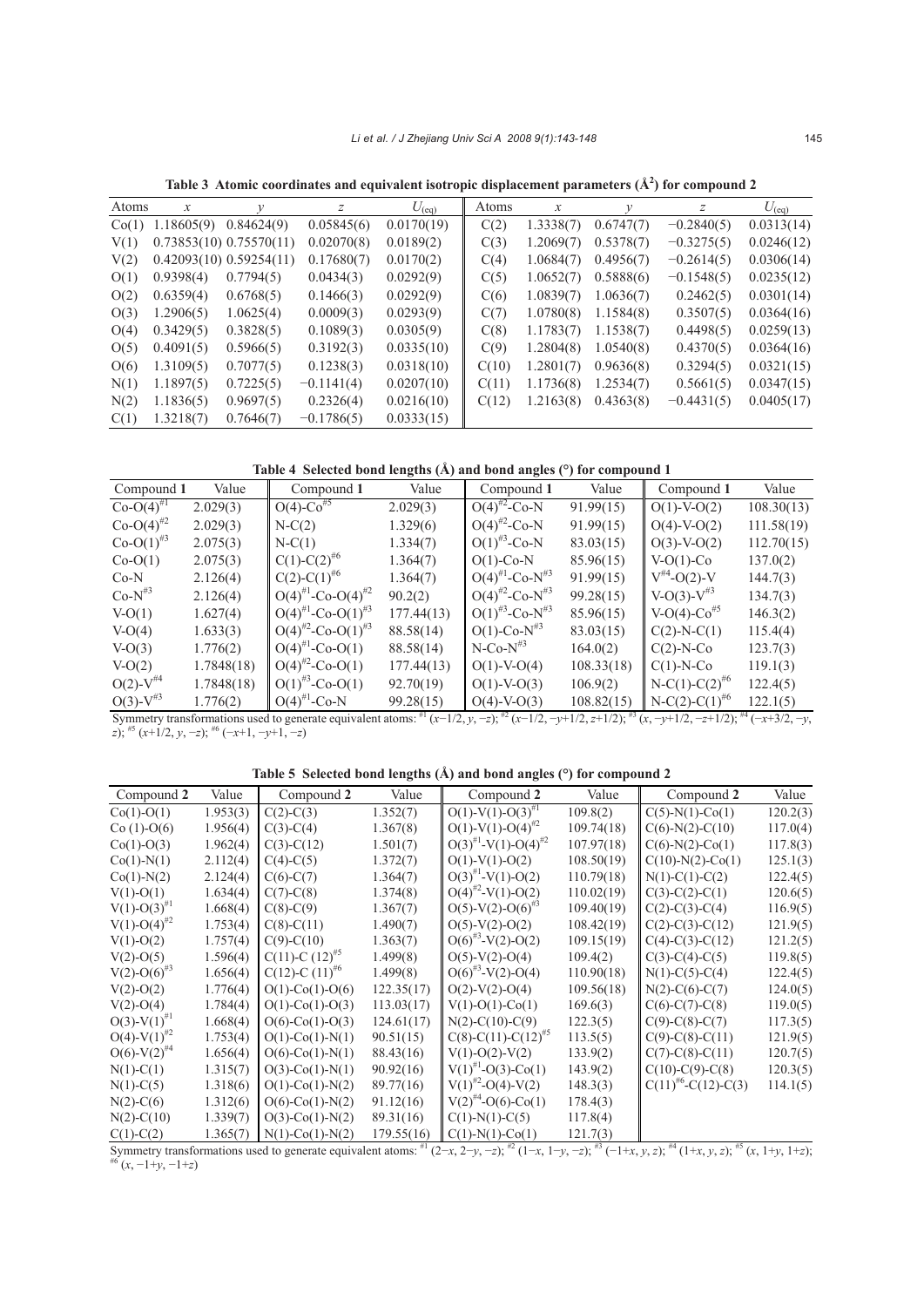compounds **1** and **2** on a Rigaku TG analyzer. The powder samples of 3.00 mg and 4.64 mg were loaded into an alumina pan and heated in air with a ramp rate of 10 °C/min from room temperature to 600 °C.  $\alpha$ -Al<sub>2</sub>O<sub>3</sub> was selected as the reference.

# **UV-VIS-NIR diffuse reflectance spectrum**

Reflectance spectrum of the crystal was taken on a UV-3100 recording spectrophotometer from 250 nm to 2500 nm. BaSO<sub>4</sub> was selected as the reference (reflectivity was ordered 100%), and specimen was prepared by the reported method (Rabenau, 1985; Lu *et al*., 1999).

## RESULTS AND DISCUSSION

#### **Crystal structures**

The structure of  $Co(C_4H_4N_2)(VO_3)_2$  1 is built up from corner-sharing metavanadate chains running along the *b*-axis and  ${CO(C_4H_4N_2)}_n$  chains (Fig.1). There are two types of  ${CO(C_4H_4N_2)}_n$  chains in the lattice, oriented in the (011) and (01–1) directions, respectively. The flexible  $\{VO_3\}_n$  chains link the  ${C_0(C_4H_4N_2)}$ <sub>n</sub> chains to form a 3D framework structures. As shown in Fig.2, each  $Co<sup>2+</sup>$  is coordinated in an octahedron, and the two nitrogen atoms from two equivalent pyrazine ligands occupy the axial positions of each cobalt octahedron [Co-N 2.126(4) Å]. The nitrogen atoms which come from the same ligand are connected to the different Co. The four equatorial sites are occupied by four oxygen atoms from three  $\{VO_3\}_n$  chains  $[Co-O 2.075(3)$  Å, 2.029(3) Å]. In the inorganic layer (Fig.3), vanadium is tetrahedrally coordinated by four oxygen atoms with the V-O bond length 1.627(4) Å, 1.633(3) Å, 1.776(2) Å, 1.7874(18) Å and the O-V-O angles 106.9(2)°, 108.82(15)°, 108.30(13)°, 111.58(19)°, 112.70(15)°. The two tetrahedron are connected to form a  $[V_2O_7]$ <sup>-</sup> by sharing corner O(3) atom. The [V<sub>2</sub>O<sub>7</sub>]<sup> $-$ </sup> is connected to other two [V<sub>2</sub>O<sub>7</sub>]<sup> $-$ </sup> by sharing O(2) atoms. Thus it forms an infinite cluster along *b*-axis.

The structure of  $Co(C_{12}H_{12}N_2)(VO_3)_2$  2 is built up with inorganic bimetallic oxide  $[CoV<sub>2</sub>O<sub>6</sub>]$  layers and organic 1,2-bis(4-pyridyl) ethane ligands bridging the layers. As shown in Fig.4, each  $Co<sup>2+</sup>$  is coordinated in a trigonal bipyramid, where the equatorial plane comprises three oxygen atoms, O(1), O(4) and



**Fig.1 View of the structure of compound 1 along the**  *c***-axis. Hydrogen atoms are omitted** 



**Fig.2 An ORTEP diagram with 50% probability displacement ellipsoids showing the atoms in the asymmetric unit of compound 1** 



**Fig.3 Structure of an inorganic layer in (010) plane of compound 1** 

O(5) respectively from three different tetraoxovanadates to form the  $[CoV<sub>2</sub>O<sub>6</sub>]$  layers parallel to the (001) plane and the apical positions are occupied by two pyridyl nitrogen atoms N(1) and N(2), respectively from two different 1,2-bis(4-pyridyl) ethane ligands to bridge the  $[CoV<sub>2</sub>O<sub>6</sub>]$  layers along the *c*-axis direction through coordination bonds. In the 3D covalent framework, O(6) atoms of V(2) coordination tetrahedra are still terminal atoms, and which are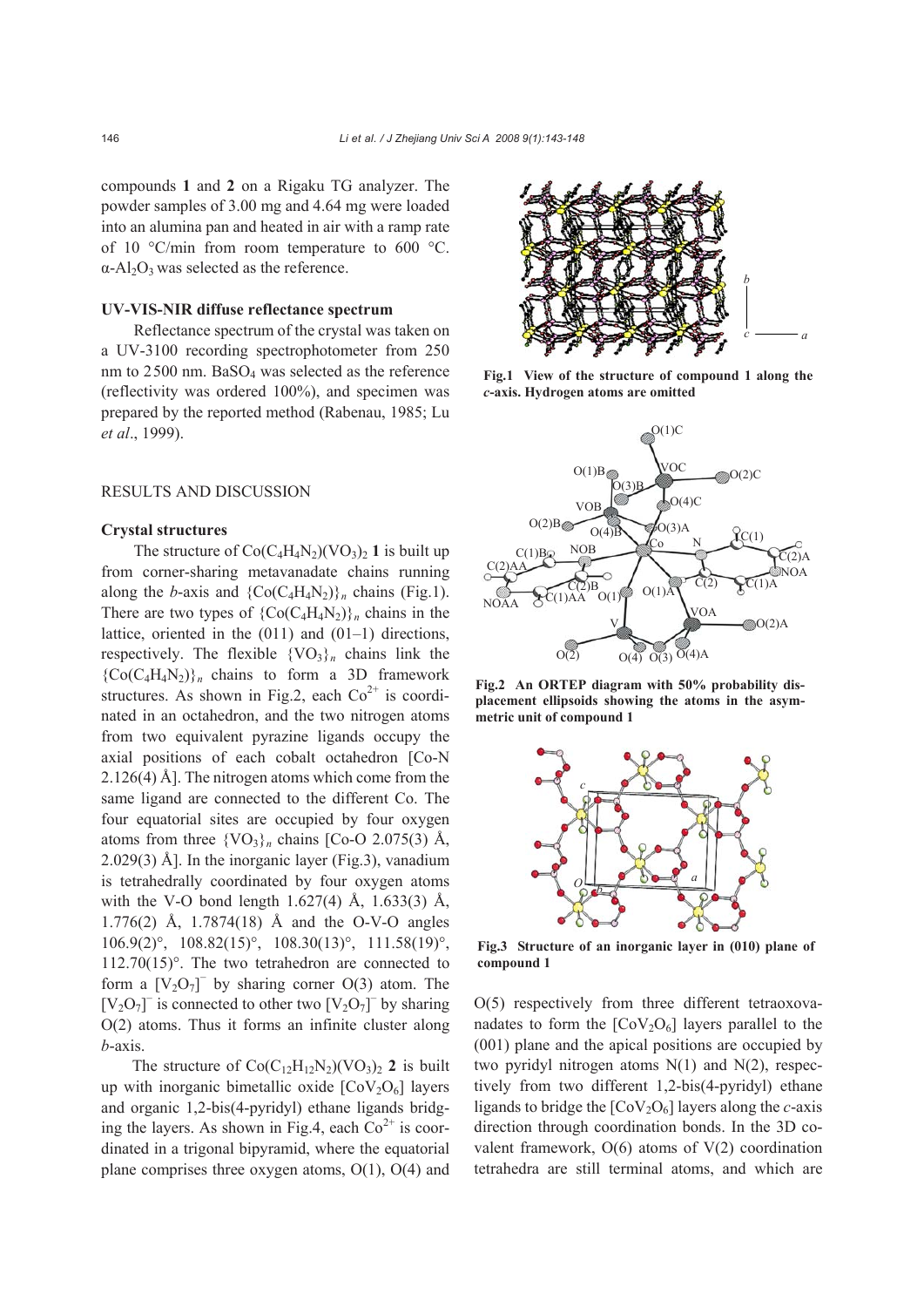located in bigger channels in the *a*-axis direction. In the inorganic layer (Fig.5), two crystallo-graphically distinct vanadium atoms,  $V(1)$  and  $V(2)$ , are both tetrahedrally coordinated by oxygen atoms.  $[V(1)O(1)]$  $O(2)O(3)O(4)$ ] and  $[V(2)O(2)O(3)O(5)O(6)]$  tetrahedrons are alternately connected to form a tetraoxovanadate cluster  $[V_4O_{12}]^4$  by sharing corner O(2) and  $O(3)$  atoms. The  $[V_4O_{12}]^{4-}$  contains a centrosymmetric eight-membered ring [-V(1)-O(2)-V(2)-O(3)- V(1)-O(2)-V(2)-O(3)-]. The crystal structure determination revealed a 3D inorganic-organic covalent framework for  $Co(C_{12}H_{12}N_2)(VO_3)_2$  **2**, as shown in Fig.6.



**Fig.4 An ORTEP diagram with 50% probability displacement ellipsoids showing the atoms in the asymmetric unit of compound 2** 



Fig.5 Structure of the inorganic layer [CoV<sub>2</sub>O<sub>6</sub>] of **compound 2** 

In compound **1**, the infinite metavanadate chain can be crystallized. When 1,2-bis (4-pyridyl) ethane ligand replaces pyrazine, the  $V_4O_{12}$  tetramers are formed. It is clear that the bridging ligand influences different vanadium oxide polymeric units.



**Fig.6 A packing view of compound 2 along the** *a***-axis, including the crystallographic** 

## **Thermal stability**

The two TG curves (Fig.7) both show a one-step, sharp decomposition process, with the maximum rate at 410 °C and 350 °C, respectively. The weight losses for **1** (from 410 to 490 °C) and **2** (from 350 to 440 °C) are about 25% and 44%, due to the broken Co-N coordination bonds in the crystal and the removed organic ligands (calcd.: 23.7% for **1** and 41.8% for **2)**. It is shown that the two compounds are thermally stable up to 410 °C and 350 °C, respectively.



**Fig.7 TG curves for compounds 1 (curve a) and 2 (curve b)** 

## **Optical properties**

The measurement of diffuse reflectivity can be used to obtain the value of band gap which agrees quite well with the value obtained by absorption measurement from single crystal of the same compound (McCarthy *et al*., 1993). Absorption data were calculated from the reflectance data using the Kubelka-Munk (K-M) function,  $F=(1-R_{\infty})^2/(2R_{\infty})$ , where  $R_{\infty}$  is the reflectance of an infinitely thick layer at a given wavelength (Kotum, 1969). The band gap  $(E_{\rm g})$  was determined as the intersection point between the energy axis and the line extrapolated from the linear portion of the absorption edge in a *F* vs *E* plot (Pankove, 1971). The *F* vs *E* plots of the two compounds exhibit steep absorption edge from which the  $E<sub>g</sub>$  can be assessed at 2.13 eV and at 2.12 eV (Fig.8).